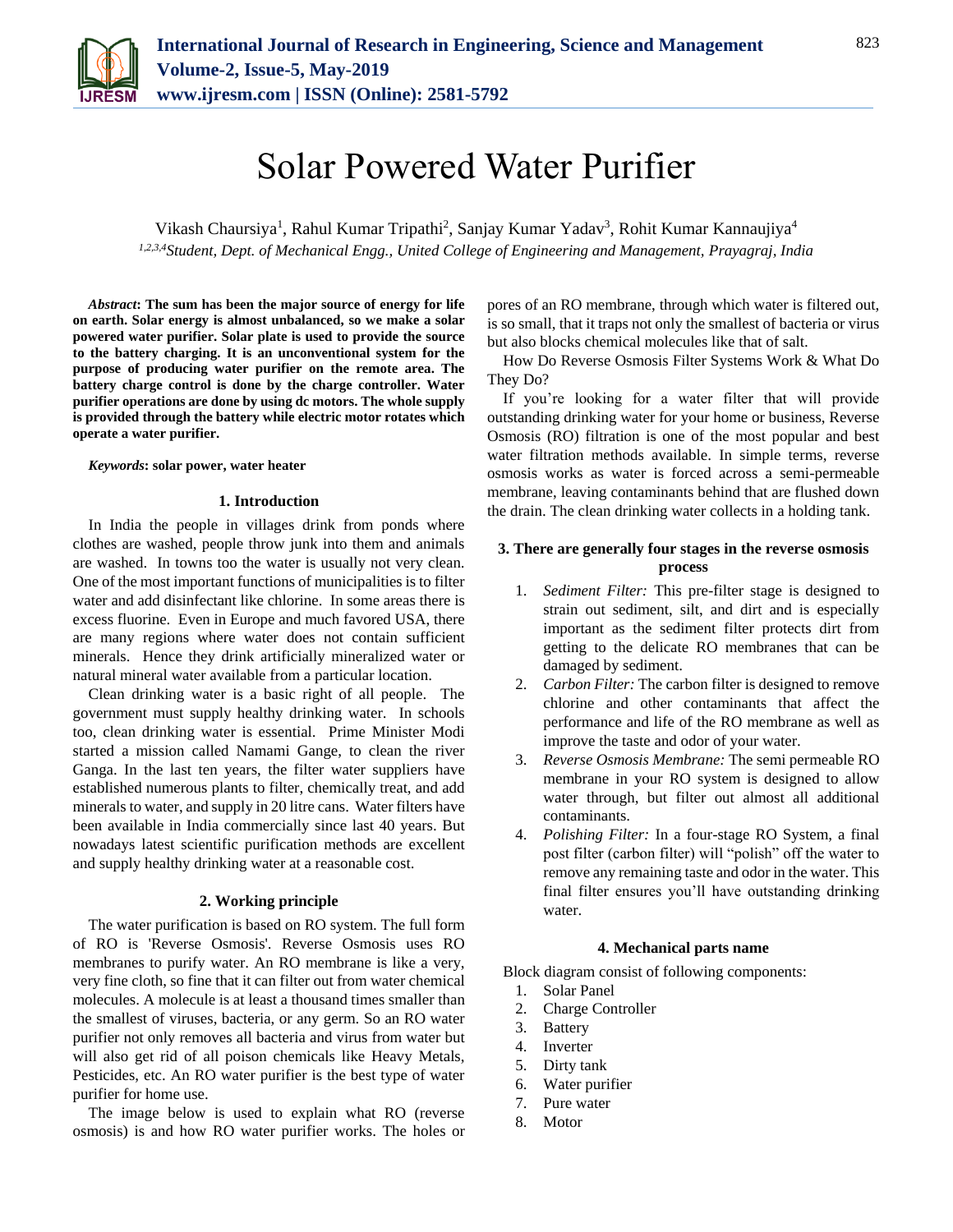

## *A. Mechanical Parts Description*

#### *1) Solar panel*

Solar panels absorb the sunlight as a source of energy to generate electricity or heat. A solar panel works by allowing photons, or particles of light, to knock electrons free from atoms, generating a flow of electricity. Solar panels actually comprise many, smaller units called photovoltaic cells. (Photovoltaic simply means they convert sunlight into electricity.) Many cells linked together make up a solar panel. Each photovoltaic cell is basically a sandwich made up of two slices of semi-conducting material, usually silicon — the same stuff used in microelectronics. The price of solar power has continued to fall so that in many countries it is cheaper than ordinary fossil fuel electricity from the grid (there is "grid parity'').



#### *2) Battery*

Solar cell module produces electricity only when the sun is shining. They do not store energy it is necessary to store some of the energy generated by the solar panel. It is also used for the powering operation system. The battery is of 12V DC. The terminal voltages of a battery cell depend on the chemicals and materials used in its construction, and not on its physical sizes. For example, primary alkaline batteries have a nominal voltage of 1.5 volts Rechargeable Ni Cd and Ni Mh typically output 1.25 volts per cell. Devices intended for use with primary batteries may not operate properly with these cells, given the reduction in voltage.



Fig. 2. Battery

# *3) Charge controller*

A charge controller, charge regulator or battery regulator limits the rate at which electric current is added to or drawn from electric batteries. It prevents overcharging and may protect against overvoltage, which can reduce battery performance or lifespan, and may pose safety risk.



Fig. 3. Charge controller

#### *4) Inverter*

An inverter is an electronic device capable of transforming a DC current into an alternating current AC at a given voltage and frequency. For example, If we have to supply a household appliance that operates in alternating current 230volt (50Hz frequency) but we do not have the AC power available , we can still power it by using an inverter such as a 12V (DC).It is therefore indispensable to use it to power by DC, electrical devices that work in AC. The inverters are also used in many other applications, ranging from UPS to the speed controllers of electric motors, from switching power supply to lighting. The term "inverter'' also refers to a "rectifier – inverter'' group. Powered by alternating current and used to vary the voltage and frequency of the output alternating current in function of the input voltage.



Fig. 4. Inverter

# *5) Water purifier*

The water purification is based on RO system. The full form of RO is 'Reverse Osmosis'. Reverse Osmosis uses RO membranes to purify water. An RO membrane is like a very, very fine cloth, so fine that it can filter out from water chemical molecules. A molecule is at least a thousand times smaller than the smallest of viruses, bacteria, or any germ. So an RO water purifier not only removes all bacteria and virus from water but will also get rid of all poison chemicals like Heavy Metals, Pesticides, etc. An RO water purifier is the best type of water purifier for home use.